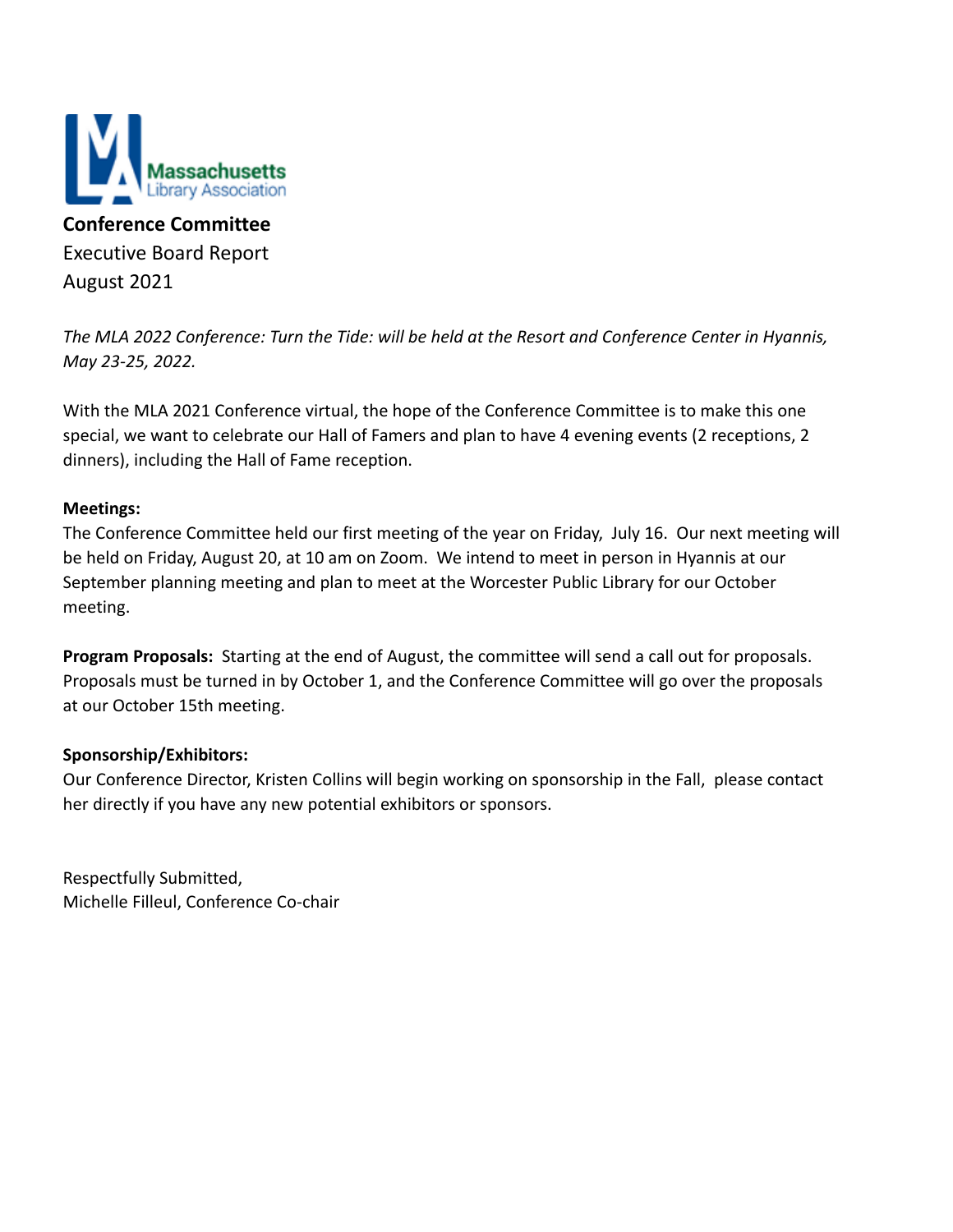

## **Intellectual Freedom/Social Responsibility Committee**

Executive Board Report — August 2021

Past Activities:

- New committee Co-Chair Stephanie Barnaby Librarian at Northeastern University and IF/SRC ALA OIF Liaison
- June 8th IF/SRC MLS Liaison Michelle Eberle and Co-Chair Andrea Fiorillo hosted a Networking and IdeaShare meeting. We were happy to welcome 6 new members as well as many longtime committee members. Discussed diversifying the library staff pipeline, voter registration and turnout efforts by committee members, and challenges and threats to Morrill Memorial Library's Pride events & staff.
- We followed up on the latter with a statement of support for MML pride themed events, staff and trustees which was shared at an all staff day
- We also had an exchange on organized efforts to challenge critical race theory in schools and what that may look like if it gains more momentum.

Upcoming and Ongoing Work:

- Trying to recruit a new MLA Conference Liaison
- Our next meeting will be this Fall, unsure if in person or remote

Respectfully submitted, Andrea Fiorillo Co-Chair, IF/SRC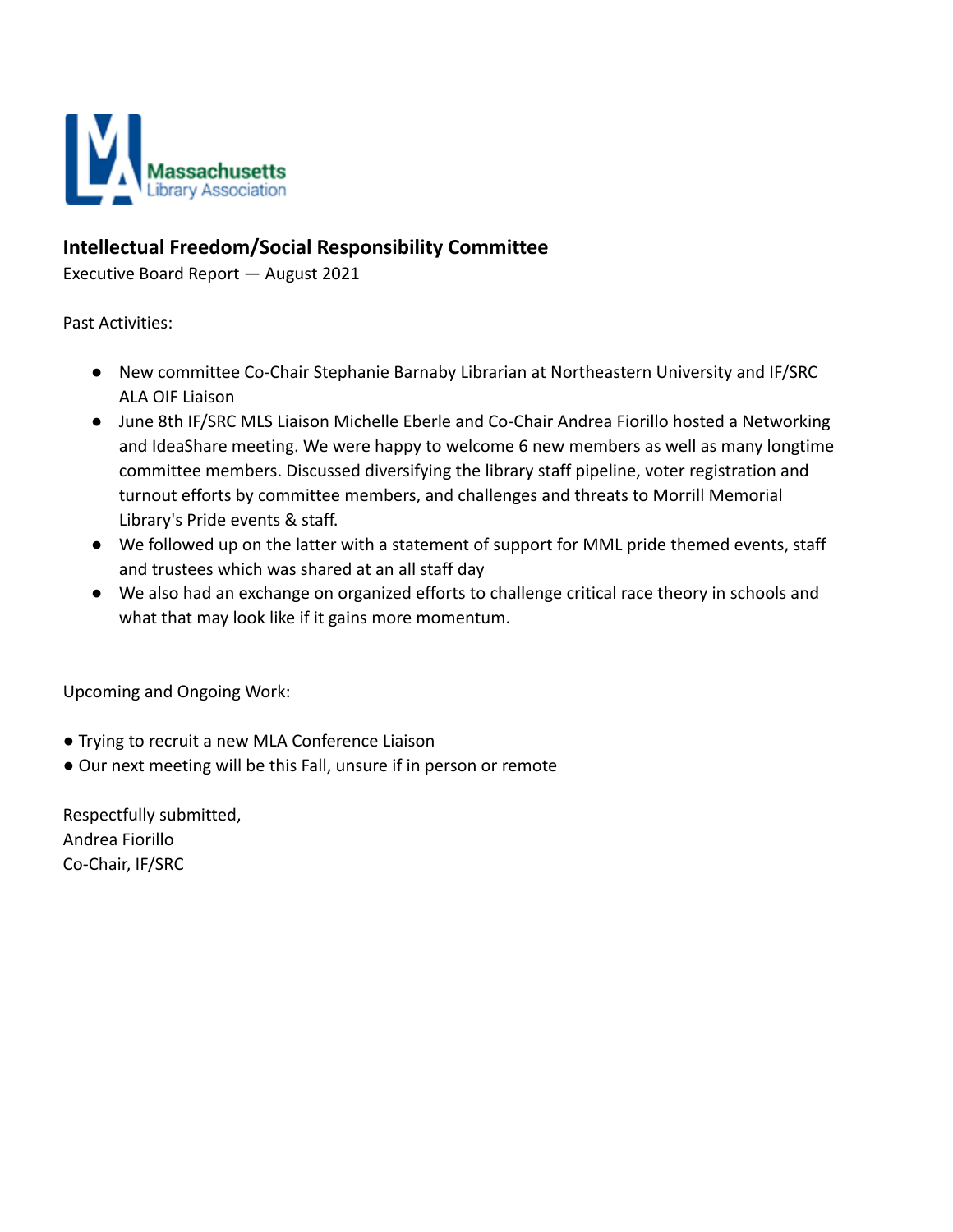

# **Leadership and Management Section (LAMS)**

Executive Board Report

August 2021

- LAMS held one planning meeting June 21, 2021
- Sarah Sullivan, Maura Deedy, and Tracey Graham were in attendance (held over Zoom)
- A schedule of meetings was planned, with potential topics planned
	- Leadership (Virtual)
		- 8/19/2021
		- 10/21/2021
		- 12/16/2021
		- $\blacksquare$  2/17/2022
		- 4/21/2022
		- 6/16/2022
	- Membership
		- 9/16/2021 Virtual
		- $\blacksquare$  11/18/2021 MLS (Marlborough)
		- 1/20/2022 Virtual *MMA Info Panel MMA-Suffolk Certificate in Local Government Leadership and Management*
		- $\blacksquare$  3/17/2022 MLS (Marlborough)
		- 5/19/2022- no meeting due to MLA
		- 7/21/2022 First meeting with new membership
- Friday, June 25 an email was sent to MLA members who expressed interest in participating in the section

Respectfully submitted, Tracey Graham, Secretary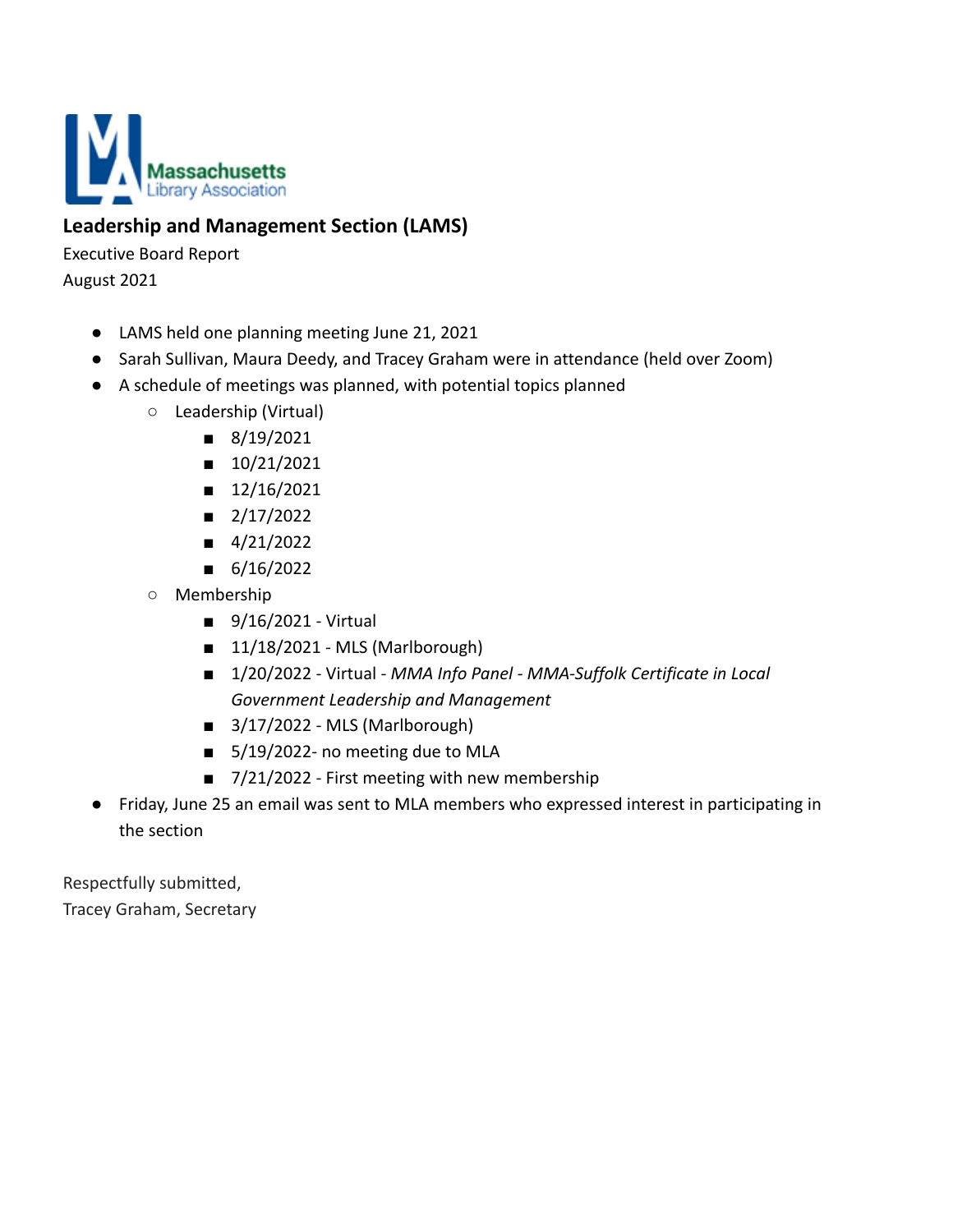

## **Legislative Committee Report**

August 13, 2021

Legislative Committee closed out FY21 with its final meeting on 6/25/21. We set the FY22 meeting dates as follows and will post on the MLA calendar:

- $9/24$
- $\bullet$  10/22
- $11/19$
- $12/17$
- $\bullet$  1/28/22
- $2/11$
- 2/23 or 3/9 possible Virtual Legislative Day
- 3/1, 3/3, or 3/8 possible in person Legislative Day
- $4/22$
- $6/24$

Jennifer Harris and Will Adamczyk will continue as Co-Chairs. We have invited Eileen Dyer, Director of Swansee Free Public Library to join us as "Co-Chair in training." We have a New Members meeting planned whereby we invite those people who attended the MLA Conference and showed an interest in finding out more about the committee work. Our work with members of MBLC, MLS, MSLA, WMLA and CMLA has benefitted us all. Note: Greg Pronevitz has stepped off the committee and we will be welcoming Debbie Fraggot, MSLA President in his place.

The Legislative Committee has four main areas of focus for the coming year:

- **Legislative Day** We will try to bring it back to the statehouse, but will also provide some virtual component as our previous two years demonstrated a great success in further reaching our target audience.
- **MLA Annual Conference** We believe that the Conference is an important opportunity to provide strong advocacy programming. New Library Directors are always coming on board and will need training.
- **FY22 & FY23 State budgets** This could be a difficult year for budgets, so we want to stay on top of the process. We say this every year, however we have been increasing support by our Legislators through active advocacy.
- **EveryLibrary partnership** We are working with a library advocacy non- profit to help improve our advocacy work as a committee and for all of MLA. This is just starting to grow. The background video on that topic is available at: <https://vimeo.com/564426154> The video is password protected, use "library1234". Specifically, we have developed an Orientation Packet for Legislators. It will be distributed through the Ranking Members in the Legislature and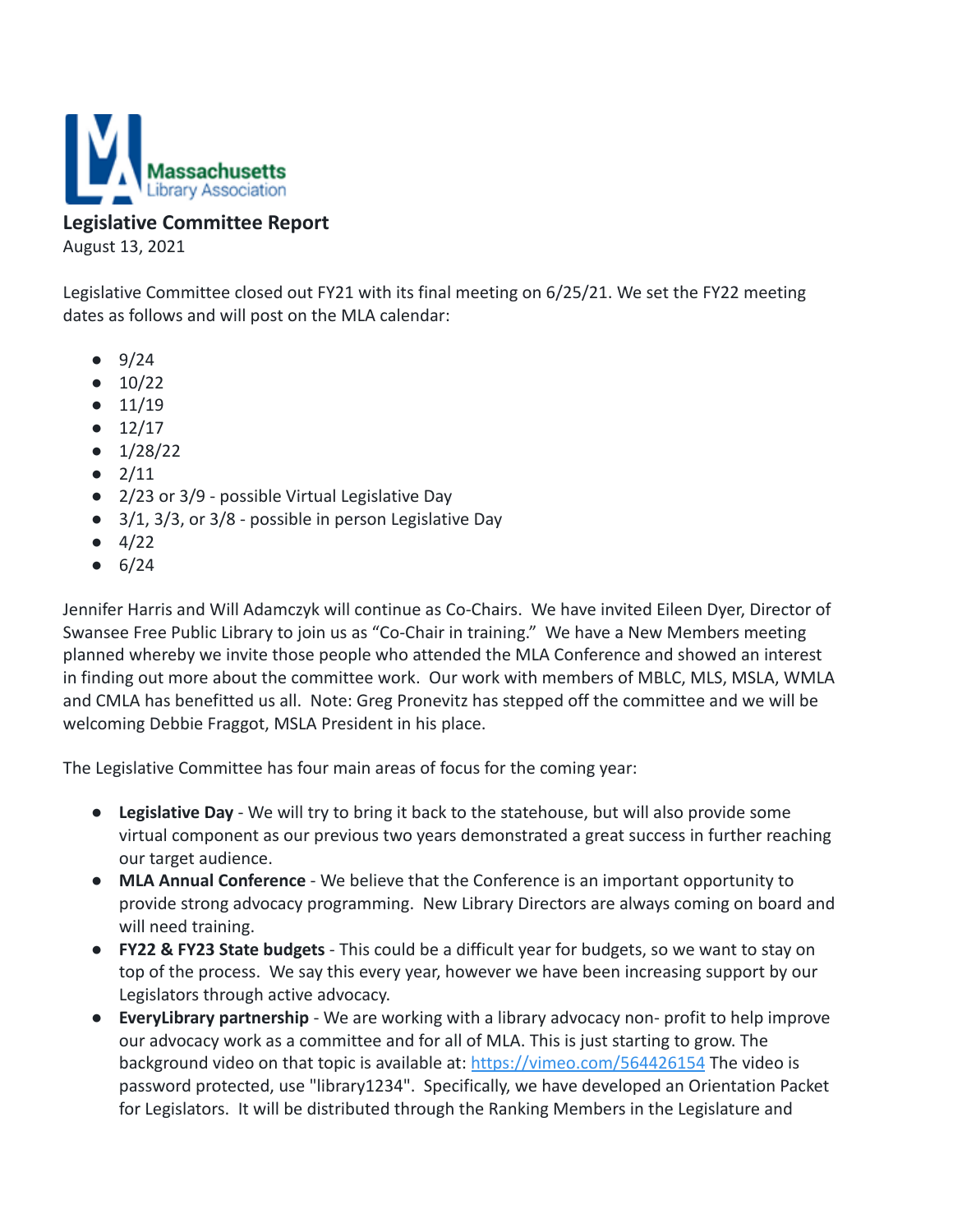members of the Library Caucus. An expanded element to Legislative Day to include the public will involve the public taking a pledge to support Massachusetts Libraries.

Respectfully submitted, William L Adamczyk and Jennifer Harris, Co-Chairs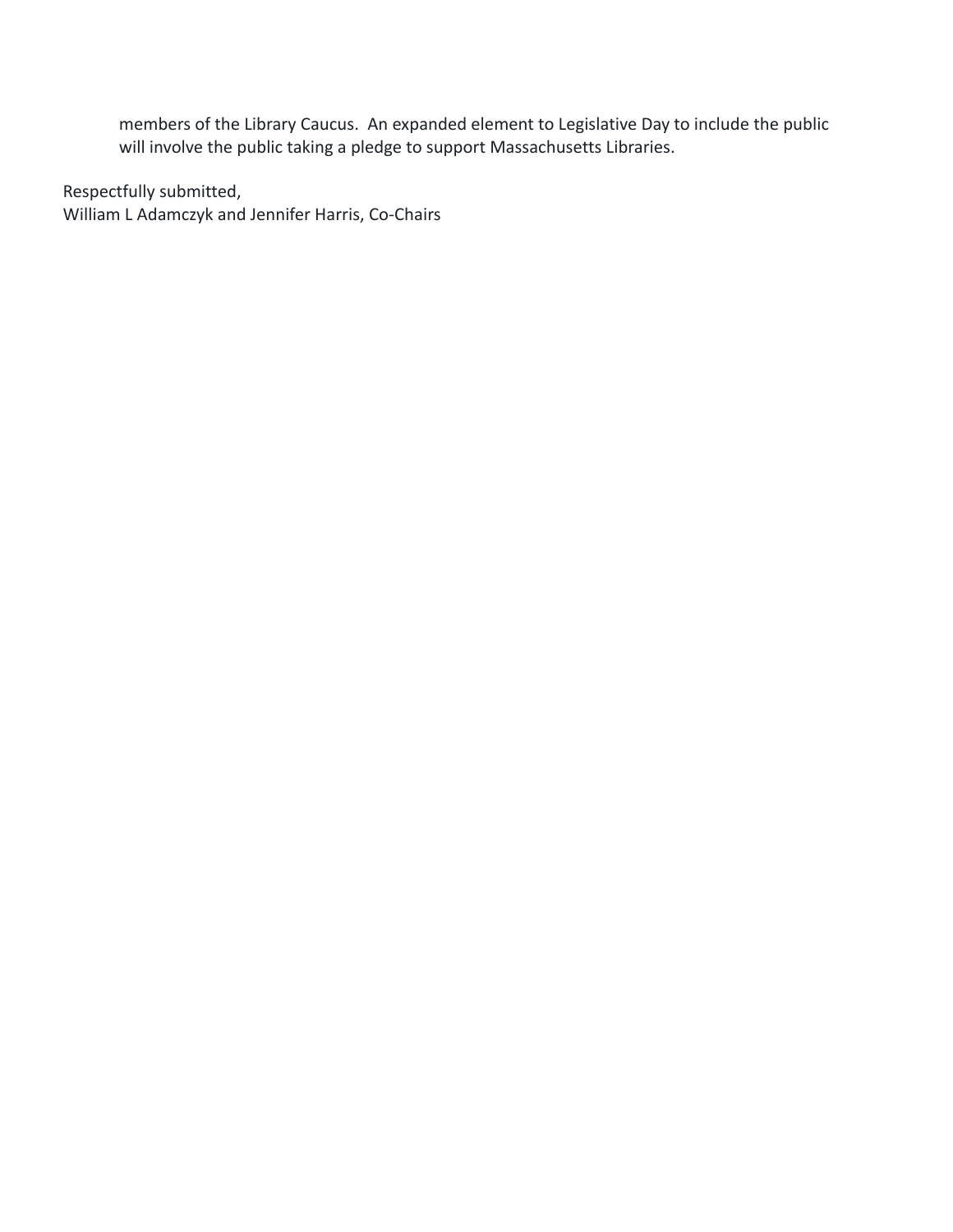

## **Program Planners Section Report**

Friday, August 13, 2021

- 1. We had our initial open meeting on June  $29<sup>th</sup>$  with a great showing of planners across the region. Our EB was voted on:
	- a. Chair Meena Jain
	- b. Vice Chair Robert Hayey
	- c. Secretary Quincy Knapp
	- d. Treasurer Ona Ridenour
- 2. We also shared out our by-laws draft and will have them to you for review at this meeting
- 3. We had our first EB meeting on August  $3<sup>rd</sup>$  in which we invited:
	- a. Jenn Bruneau liaison for LIS students
		- i. Is there an opportunity to give students scholarships to join MLA and be on the Program Planners committees?
	- b. Hilary Umbreit DEI liaison
- 4. We decided on and have invited committee chairs. We're waiting to hear from them for next steps
- 5. Our next open meeting will be August  $17<sup>th</sup>$  @ 10am.

Respectfully submitted:

Meena Jain, Chair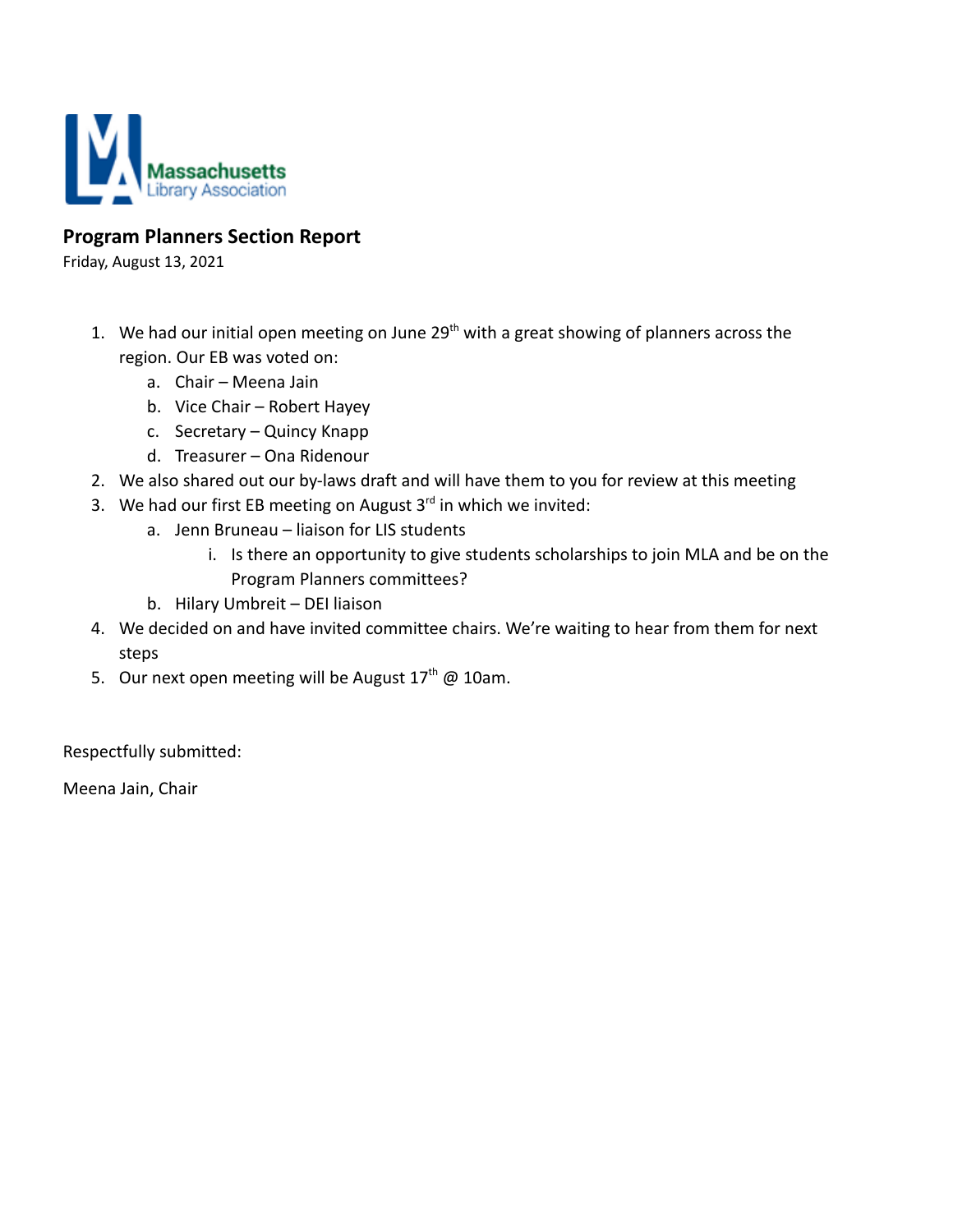# Massachusetts Library Association<br>July 31, 2021

| <b>Starting Balance</b> |                                        |                               |                       | \$45,714.48 |
|-------------------------|----------------------------------------|-------------------------------|-----------------------|-------------|
| Income:                 | Category                               | <b>Notes</b>                  |                       |             |
|                         |                                        |                               |                       |             |
|                         | 400.1 Conference Attendee Registration |                               |                       |             |
|                         | 400.2 Conference Exhibitor Income      |                               |                       |             |
|                         | 400.3 Conference Meals                 |                               |                       |             |
|                         | 400.5 Conference Sponsor Income        |                               |                       |             |
|                         | 400.6 Conference Other Income          |                               |                       |             |
|                         | 410 Membership                         |                               | 2826.00               |             |
|                         | 410.1 NELA Joint Memberships           |                               | 30.00                 |             |
|                         | 420 Program Income                     |                               |                       |             |
|                         | 400.6 Other Income                     |                               |                       |             |
|                         | 430 Committee Fundraising              |                               |                       |             |
|                         | 440 Sponsorships/Donations/Other       |                               |                       |             |
|                         | 491 Transfer from Investments          |                               |                       |             |
|                         |                                        |                               |                       |             |
|                         |                                        |                               | <b>Total Income</b>   | \$2,856.00  |
|                         |                                        |                               |                       |             |
| <b>Expenses:</b>        |                                        |                               |                       |             |
|                         | 600 Program Expenses                   |                               |                       |             |
|                         | 610 Scholarship                        |                               |                       |             |
|                         | 630 Travel                             |                               |                       |             |
|                         | 650 Dues & Subscriptions               |                               |                       |             |
|                         | 670 NELA Membership Expense            |                               | 735.00                |             |
|                         | 700 Conference                         |                               |                       |             |
|                         | 700.11 Conference AV Expenses          |                               |                       |             |
|                         | 700.12 Conference Awards               |                               |                       |             |
|                         | 700.13 Other Conference Expenses       |                               |                       |             |
|                         | 700.3 Speaker Fees                     |                               |                       |             |
|                         | 700.6 Conference Printing & Copying    |                               |                       |             |
|                         | 700.8 Conference Payroll               | Kristen                       | 1026.99               |             |
|                         | 700.9 Conference Credit Card Fees      |                               |                       |             |
|                         | 750.1 Payroll                          | Rebecca                       | 1215.24               |             |
|                         | 750.101 Payroll Tax                    | <b>Both Employees</b>         | 1649.95               |             |
|                         | 750.102 Payroll Workmen's Comp         | <b>Both Employees</b>         | 22.56                 |             |
|                         | 750.103 Payroll Vendor Fee             | <b>Both Employees</b>         | 189.10                |             |
|                         | 750.11 Postage                         | Bellingham PO Box             | 51.00                 |             |
|                         | 750.12 Taxes & Filing Fees             |                               |                       |             |
|                         | 750.13 Office Supplies                 |                               |                       |             |
|                         | 750.2 Professional Services            |                               |                       |             |
|                         | 750.3 Credit Card Merchant Fees        | Membership CC fees            | 220.07                |             |
|                         | 750.4 Website Hosting                  |                               |                       |             |
|                         | 750.5 Insurance                        |                               | 504.00                |             |
|                         | 750.6 Telecommunications               | Cell Phone                    | 75.64                 |             |
|                         | 750.7 Travel                           |                               |                       |             |
|                         | 750.8 Printing & Copying               | <b>Business Cards</b>         | 48.27                 |             |
|                         | 750.9 Equipment & Software             | Monthly Gsuite & Zoom Upgrade | 143.34                |             |
|                         |                                        |                               | <b>Total Expenses</b> | \$5,881.16  |
|                         |                                        |                               |                       |             |
| Balance as of           |                                        |                               | <b>Balance</b>        | \$42.689.32 |

Respectfully Submitted:

Bemodette O Quard

| <b>Fidelity Investments Accounts</b> | 12/31/2020 | 4/30/2021 | 6/30/2021 | 7/31/2021 |
|--------------------------------------|------------|-----------|-----------|-----------|
| Cash Reserves                        | 4827.6     | 4827.76   | 4827.84   | 4827.88   |
| Investments                          | 149618.15  | 161210.49 | 165375.38 | 166924.97 |
| <b>Total Fidelity Accounts</b>       | 154445.75  | 166038.25 | 170203.22 | 171752.85 |
|                                      |            |           |           |           |
| <b>Wild Apricot Receivables</b>      |            |           |           |           |
| <30 Days                             | 390        | 7700      | 1205      | 1265      |
| 30-60 Days                           | 40         | 570       | 195       | 585       |
| 60-90 days                           | 145        | 0         | 2325      | 815       |
| 90 days +                            | 1205       | 910       | 1135      | 2480      |
| <b>Total Receiveables</b>            | 1780       | 9180      | 4860      | 5145      |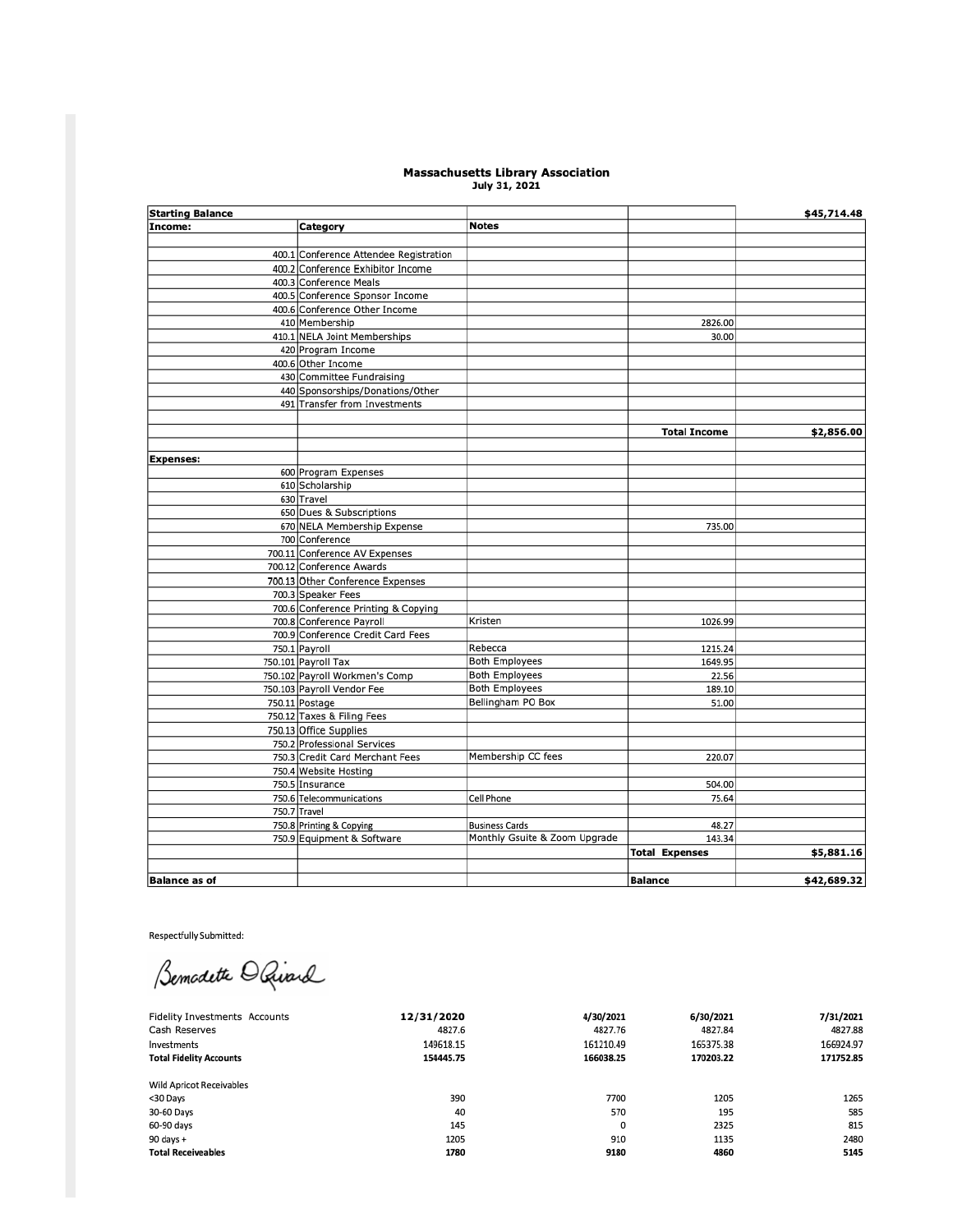# **MBLC Report to MLA Executive Board August 2021**

Governor Baker signed the FY2022 budget on July 16. He didn't veto or reduce any of our budget lines, which were all funded at or above what we requested in our FY22 Legislative Agenda. Of particular note, our State Aid to Public Libraries line received a \$1 million increase—on top of the \$2 million increase it received for FY2021, and the State Aid to Regional Libraries line (7000-9401) received an increase of \$1 million over the FY 2021 budget, \$624,520 higher than the Agenda requested amount for that line. For further details our FY2022 funding, see: <https://mblc.state.ma.us/about-us/budgets-and-funding.php>

On the capital side, our annual cap for the MPLCP will remain at \$20 million for FY2022.

We co-hosted a virtual conversation with Senator Markey and FCC representatives on Thursday, August 5 to discuss the Emergency Connectivity Fund (ECF), the portion of the American Rescue Plan Act which addresses the homework gap and the connectivity gap by offering 100% discounts on laptops, Chromebooks, and tablets as well as related internet services that extend beyond the library's walls.

We are partnering with the Mass. Center for the Book to co-host a **watch party and conversation** on September 22 at 7:00 p.m. in collaboration with the Library of Congress and the **2021 National Book Festival**. We will be viewing a recorded video of Isabel Wilkerson discussing her book, *Caste: The Origins of Our Discontents*. Following the video, former Massachusetts Representative and civil rights advocate [Byron Rushing](https://urldefense.com/v3/__https:/www.thehistorymakers.org/biography/honorable-byron-rushing__;!!CUhgQOZqV7M!2RIJ2PyVkmTMYsUqUKdXlhbxwALlqiFZVbgm0VRGdN_-i6H52YSqFtbGPOCeG-hRMsGl5g$) and Professor [Roopika Risam](https://urldefense.com/v3/__http:/www.roopikarisam.com/__;!!CUhgQOZqV7M!2RIJ2PyVkmTMYsUqUKdXlhbxwALlqiFZVbgm0VRGdN_-i6H52YSqFtbGPOCeG-hHje5QTQ$), associate professor at Salem State and a scholar in public humanities and African diaspora and indigenous studies will facilitate a conversation. Our Communications team is developing posters, social media, and bookmarks to help promote the event. Due to the rise in COVID-19 this is now an all-virtual event. More information to come soon.

The MBLC is joining with eight other Council of State Library Agencies in the Northeast (COSLINE) states to contract with QualityMetrics, LLC for the required independent evaluation of our IMLS Five-Year Plan 2018-2022, due March 30, 2022. This evaluation will also help inform our IMLS Five-Year Plan 2023-2027, due June 30, 2022. Our previous evaluation is available at: <https://www.imls.gov/sites/default/files/state-profiles/evals/massachusetts5yearevaluation.pdf>

**ARPA Funding**: We are supporting two major American Rescue Plan Act (ARPA)-funded initiatives; our Wi-Fi Hotspot lending program and direct grants to Communities Hardest Hit by Covid-19 (CHHBC).

We have distributed over 3,000 T-Mobile hotspots to over 200 libraries across the state. The hotspots were processed and shipped in mid-July. The MBLC is supporting this project using Institute of Museum and Library Services (IMLS) ARPA funds through the end of September 2022. Providing digital inclusion/increased connectivity is one of the primary guiding directives for ARPA funding from IMLS.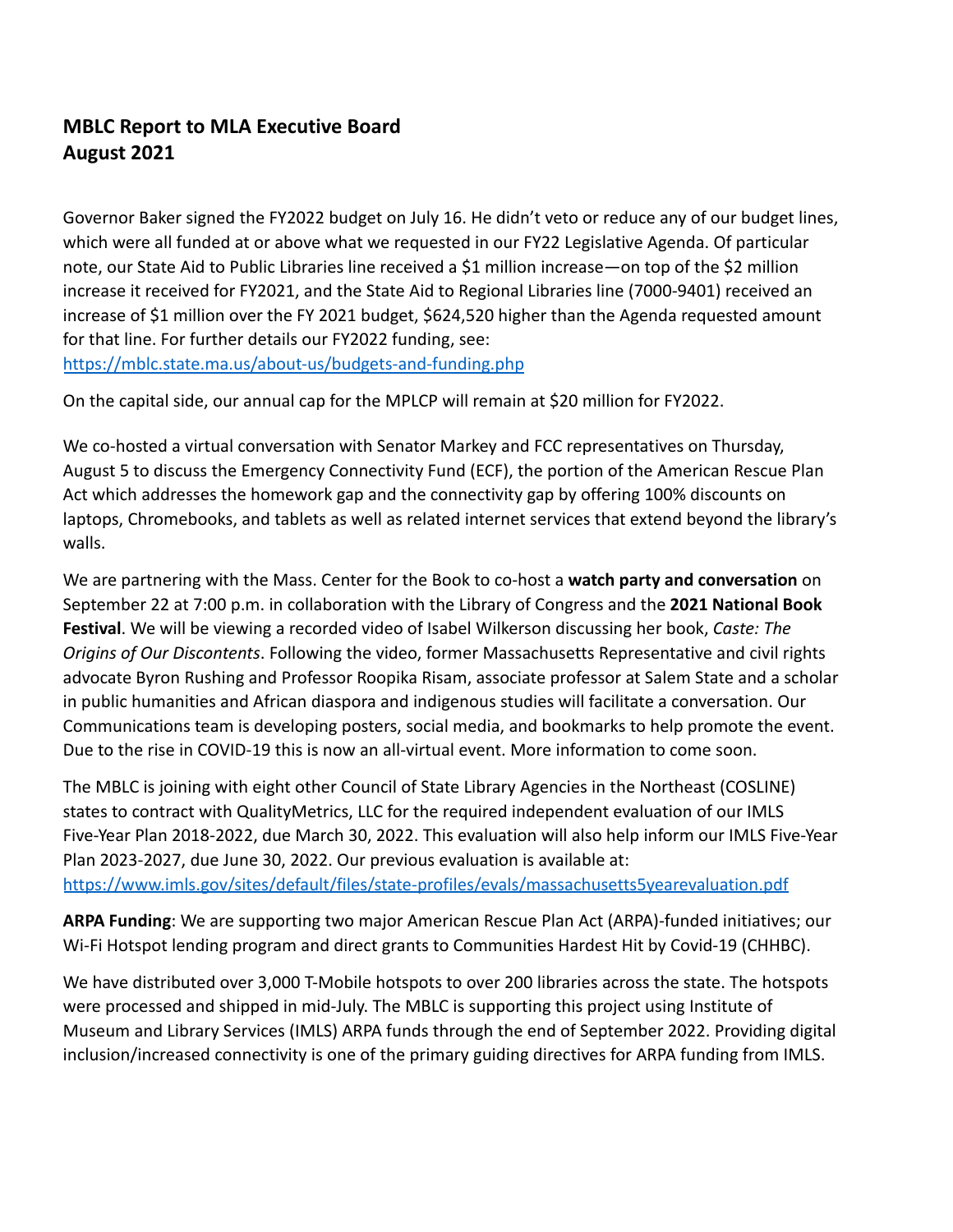Nearly all of the 20 libraries that are eligible for the CHHBC Open grants (ranging from \$25,000-\$50,000) have submitted their budget and program ideas. Lyndsay Forbes has been working with libraries to make sure their planned spending aligns with IMLS guidelines. Library proposals include plans to increase outreach efforts, improve accessibility through technology, enhance outdoor programming and service spaces, and to offer career assistance. Funds will be focused on increasing services to underserved populations. Another common theme is facilitating contactless services through pick-up lockers and self-checkout stations. Finally, several communities are putting funds towards outreach vans.

The 20 communities designated as being hard hit by COVID-19 are: Boston, Brockton, Chelsea, Everett, Fall River, Fitchburg, Framingham, Haverhill, Holyoke, Lawrence, Leominster, Lowell, Lynn, Malden, Methuen, New Bedford, Randolph, Revere, Springfield, and Worcester.

To see more information on why these communities have been prioritized, please visit: [https://www.mass.gov/info-details/covid-19-vaccine-equity-initiative#20-prioritized-communi](https://www.mass.gov/info-details/covid-19-vaccine-equity-initiative#20-prioritized-communities-) [ties-](https://www.mass.gov/info-details/covid-19-vaccine-equity-initiative#20-prioritized-communities-)

MBLC and MLS are embarking on a new partnership with **Brazelton Touchpoints Center**, part of Boston Children's Hospital, with the goal of becoming an official Touchpoints training site for Massachusetts libraries. This partnership, supported with LSTA funding, will allow Lyndsay Forbes, Shelley Quezada and staff from MLS to offer the Touchpoints in Libraries training, the aim of which is to build capacity in Massachusetts libraries to support more effective family and caregiver engagement in libraries.

While we anticipate MBLC and MLS staff being able to start offering Touchpoints in Libraries training by the fall of 2023, Massachusetts public libraries will be able to participate in the training this fall, starting on October 19. Libraries can apply in teams of three to participate in this training. Teams must consist of a staff member of youth services, a staff member from a non-youth services department, and a member of administration (director or assistant director). All team members will commit to attending 8 weekly virtual sessions and complete related coursework. Team members will also commit to attending at least 4 of 6 monthly reflection sessions that follow.

Paul Kissman was named Chair of the **American Library Association's E-rate Task Force**. ALA's E-rate Task Force Is charged with working with the Schools and Libraries Division (SLD) of the Universal Service Administrative Company (USAC) and the Federal Communications Commission (FCC) to improve and streamline the current operation and future development of the E-rate program of discounted telecommunication rates for schools and libraries. The Task Force gathers input from the library community and other interested library organizations including the Chief Officers of State Library Agencies (COSLA) about issues and concerns with the E-rate program and conveys those concerns to the SLD and to the FCC on the telecommunications discount program. Congratulations, Paul!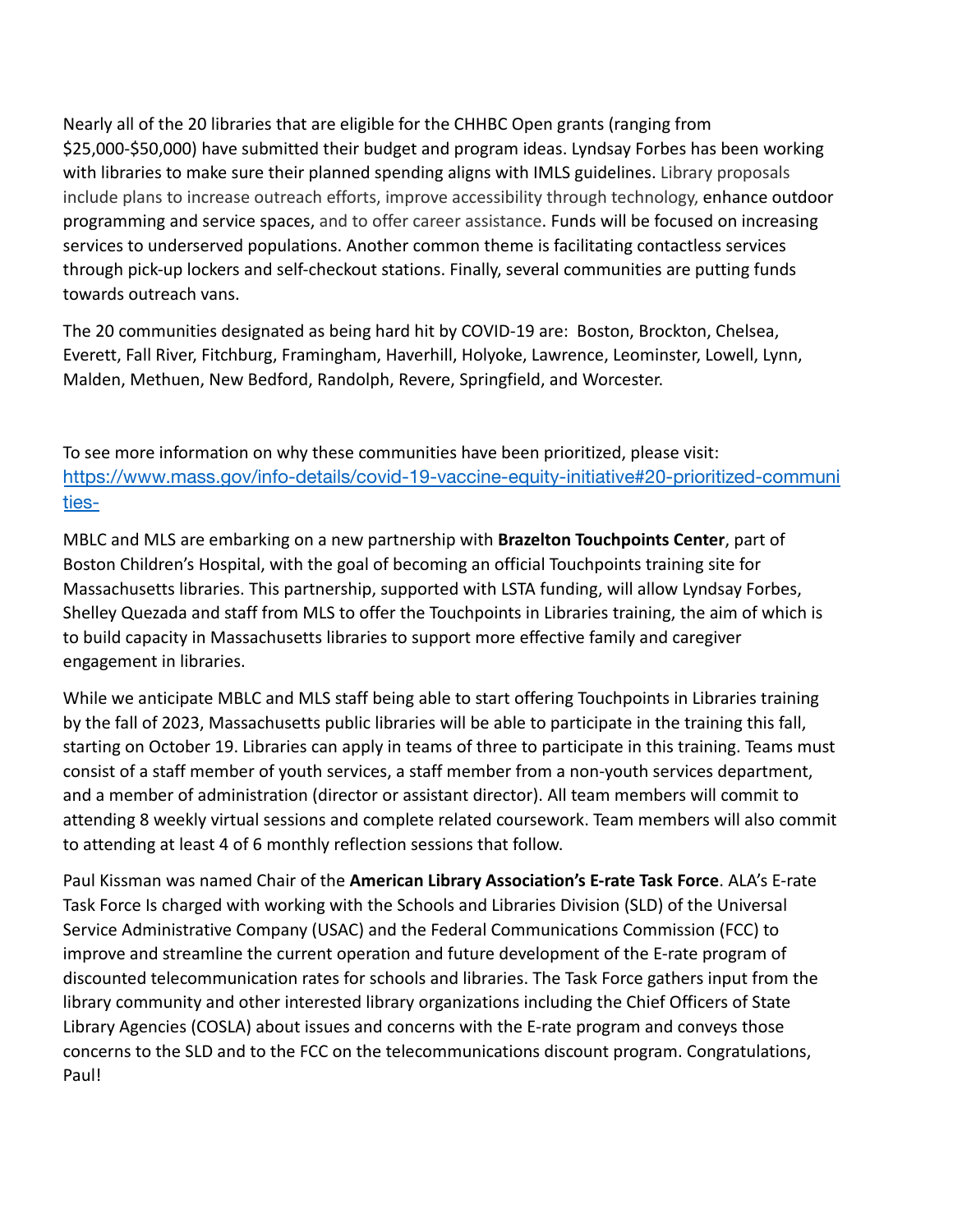Evan Knight attended 3 recent webinars on models of library lending for digital objects, mostly focused types of Controlled Digital Lending ("CDL") – recordings are available at [https://blog.archive.org/2021/07/20/recordings-now-available-from-recent-controlled-digital-lending](https://blog.archive.org/2021/07/20/recordings-now-available-from-recent-controlled-digital-lending-webinars/)[webinars/](https://blog.archive.org/2021/07/20/recordings-now-available-from-recent-controlled-digital-lending-webinars/). This is an emerging space that is already being used for academic library course reserves. Internet Archive makes a compelling, low-risk proposition for public libraries to get involved, but litigation on their model is scheduled to be heard in April 2022.

Shelley Quezada and Rob have been working with Jonathan O'Dell from the **Massachusetts Commission for the Deaf and Hard of Hearing** (MCDHH) and MLS Delivery to distribute the latest edition *of The Modern Guide to Hearing Loss for the Deaf and Hard of Hearing*. This updated guide is intended to assist in addressing issues of health and well-being, accessibility, communications, and technology, as well as the impact of hearing loss, where to turn for help, information on emerging technologies, and understanding and coping with trauma and hearing loss.

Included in the delivery will be MCDHH's Visor Card, a communication aid that features icons that can be used in various roadside situations for self-identification and to expediting communication with responders by deaf or hard of hearing individuals. Deliveries will take place in August.

Maura Deedy held Interviews with municipal officials in Andover, Southborough, and Bridgewater for the **New Director Search Packet**. These conversations were helpful for offering a new perspective on the hiring of a library director, from municipal employees and experts in HR. In addition to gaining valuable insights, she has set the stage to invite these municipal leaders to speak to future events.

Lauren Stara has been invited to become a member of the **American Institute of Architects/American Library Association (AIA/ALA) Library Building Awards Committee**. The award recognizes library structures for excellence in architectural design. Recipients must demonstrate design achievement, including a sense of place, purpose, ecology, environmental sustainability, and of history. Congratulations, Lauren!

The Communications Team has been busy with the **summer library program**. Along with MBLC staff members Andrea Bunker, Lyndsay Forbes, and Mary Rose Quinn, the team has held Bruins visits at East Forest Park in Springfield, South Hadley, Lynn, North Reading, Tewksbury, and Norwell. The First Lady of the Commonwealth has participated in 3 of the visits. Senators Tarr, Lesser, and Representative Capano have also participated in the events as have mayors from Springfield and Lynn. The team thanks Commissioners Cluggish, Resnick, and Kronholm for their support and participation in the visits. The team has two more visits planned in Weymouth and New Bedford. The First Lady will attend in New Bedford. Given the rise in COVID cases, the team has been reaching out to the libraries and the Bruins to ensure that these events occur safely.

The summer challenge with Mrs. Baker and Blades which launched on July 1 with 60 libraries participating will end on August 16. We'll draw prize winners soon after and get the Bruins signed gear to the libraries. Libraries can use the gear in any way that supports the library. We'll also tally up reading goals. Last year participants read 1.7 million minutes.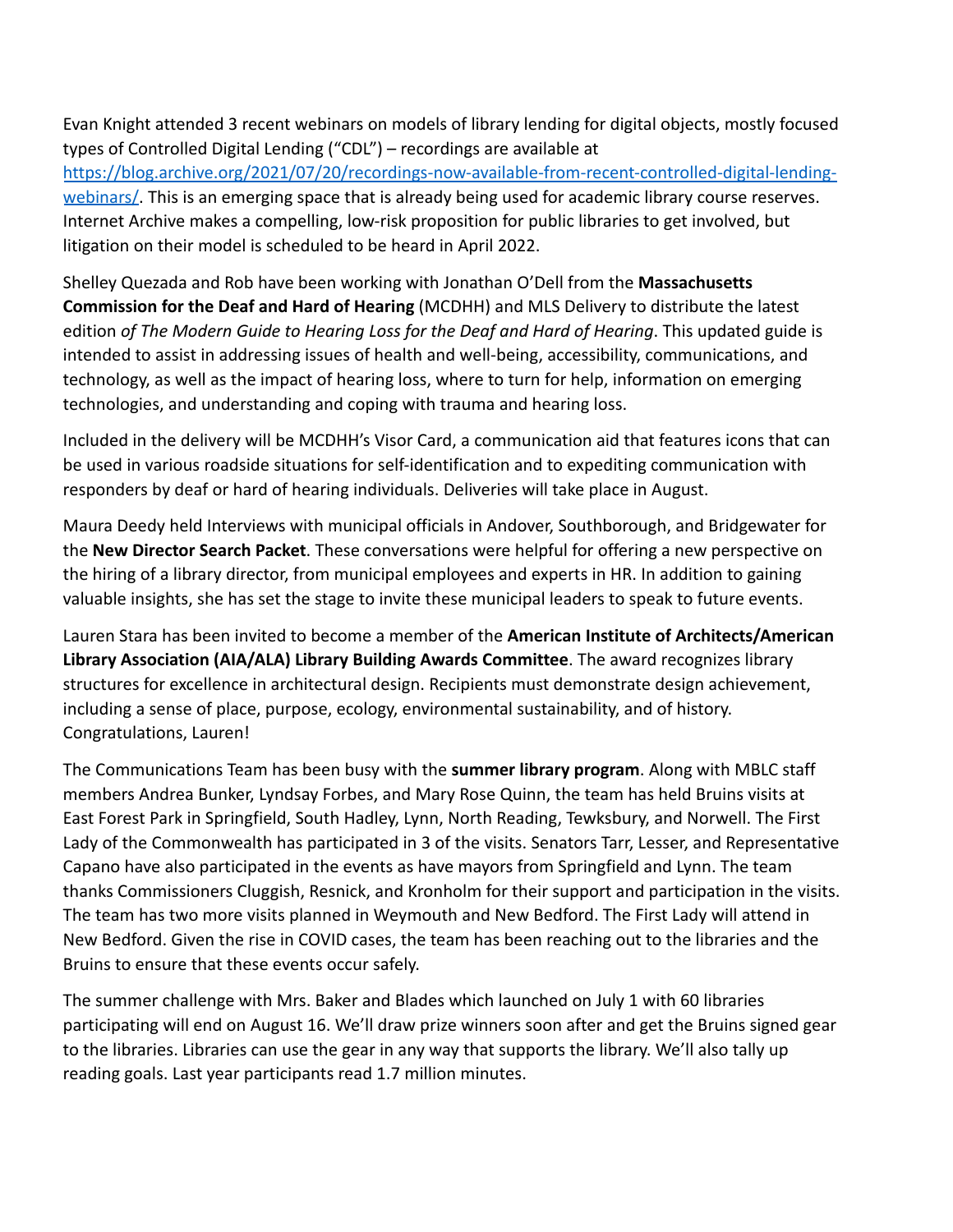

# **MLS Update August 2021**

## **Strategic Initiative 1**

MLS ensures its services are sustainable, prioritize member needs, and equitably serve all member types.

| Goal                                                                                                                                                        | Actions                                                                                                                                                                                               | <b>Measurement of Success</b>                                                                                         | <b>Monthly work toward</b><br>Goal                                                                                                                                                                                                                                                                                                              |
|-------------------------------------------------------------------------------------------------------------------------------------------------------------|-------------------------------------------------------------------------------------------------------------------------------------------------------------------------------------------------------|-----------------------------------------------------------------------------------------------------------------------|-------------------------------------------------------------------------------------------------------------------------------------------------------------------------------------------------------------------------------------------------------------------------------------------------------------------------------------------------|
| MLS ensures service<br>value to all member<br>types.                                                                                                        | · MLS will develop a<br>guide to its levels of<br>services.<br>clarifying what benefits<br>are available to each<br>member type; the guide<br>will be shared broadly<br>and in several formats        | Member library staff at<br>a broad level will<br>have a greater<br>understanding of MLS<br>services and<br>resources. | • Staff has been<br>selected to work on<br>developing a<br>guide to consulting and<br>training services                                                                                                                                                                                                                                         |
| MLS will continue to<br>strengthen its<br>partnerships and<br>collaborations to allow<br>MLS to focus on what it<br>does uniquely well.                     | • MLS will establish a<br>partnership process,<br>including a rubric,<br>liaisons, expectations,<br>policy and evaluations of<br>current and new<br>partnerships for<br>opportunities and<br>overlap. | MLS will report<br>annually on the value<br>of their partnerships.                                                    | • Staff has been<br>selected to work on<br>this action over<br>the coming year, with a<br>pilot collaboration with a<br>new partnership.<br>• New opportunities are<br>being planned with<br>partners, in an effort to<br>leverage strengths of<br>participating<br>organizations to provide a<br>valuable opportunity for<br>member libraries. |
| New Services will be<br>designed to deliver the<br>greatest statewide<br>impact, able to expand<br>and<br>contract due to<br>available funding and<br>need. | • MLS will create<br>guidelines and criteria for<br>new and established<br>services for value and<br>impact.                                                                                          | As an element of service<br>review or introduction.<br>MLS will be able<br>to<br>detail the impact of the<br>service. | $\bullet$ We have<br>contracted with a<br>consultant for a<br><b>Learning Management</b><br>System to manage<br>learning opportunities                                                                                                                                                                                                          |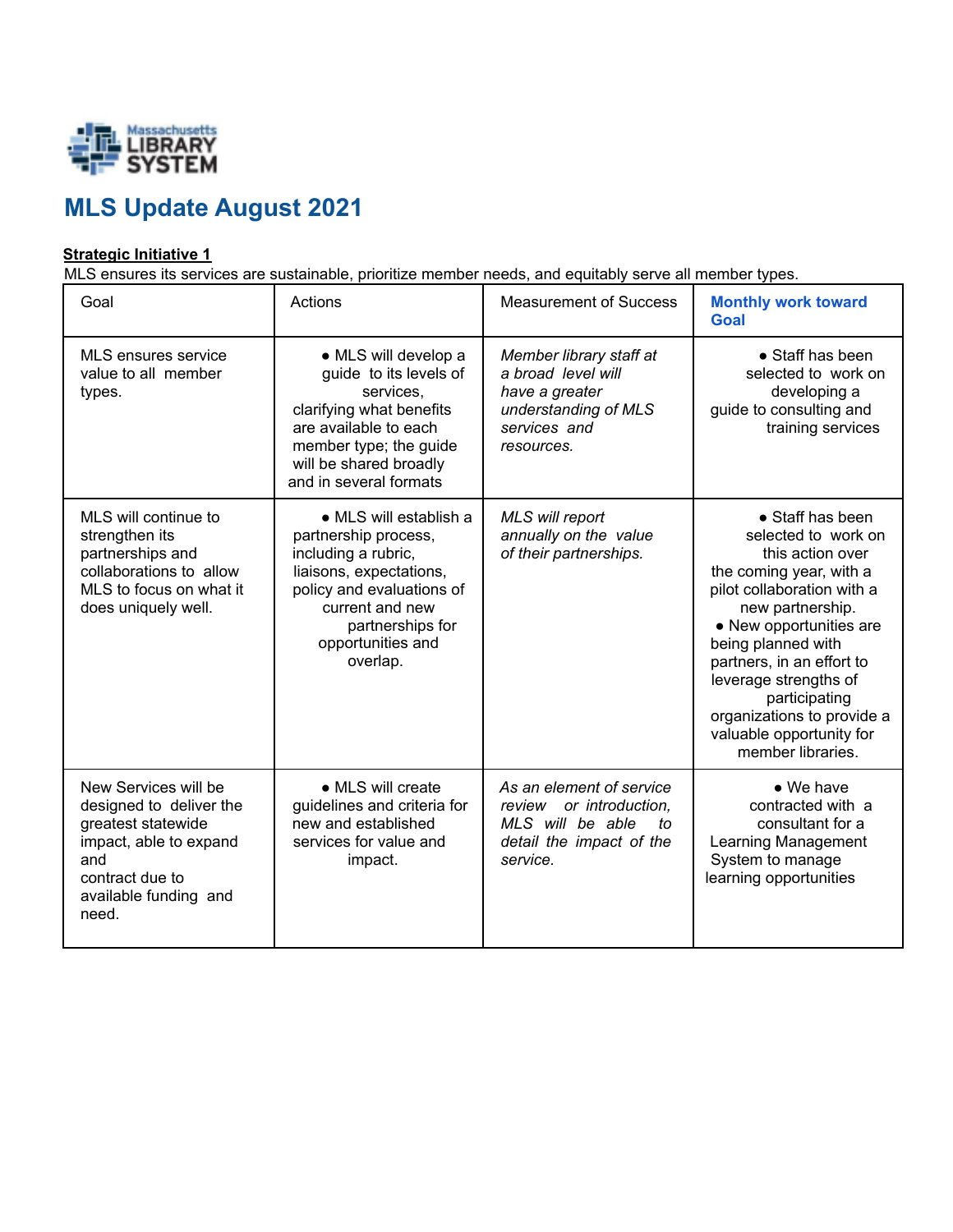#### **Strategic Initiative 2**

MLS empowers leaders to emerge at every level of library service, connecting staff throughout the stages of their careers.

| Goal                                                                                                                                                                                                                  | Actions                                                                                                                                                                                                                              | <b>Measurement of Success</b>                                                                                                                                                                                             | <b>Monthly work toward</b><br>Goal                                                                                                               |
|-----------------------------------------------------------------------------------------------------------------------------------------------------------------------------------------------------------------------|--------------------------------------------------------------------------------------------------------------------------------------------------------------------------------------------------------------------------------------|---------------------------------------------------------------------------------------------------------------------------------------------------------------------------------------------------------------------------|--------------------------------------------------------------------------------------------------------------------------------------------------|
| <b>MLS</b> promotes<br>excellence and<br>continuity by<br>providing<br>professional development,<br>conversation and<br>community around<br>leadership.                                                               | • MLS develops a<br>process for<br>reaching out to<br>members/training<br>participants, asking them<br>to report on how MLS<br>programs have helped<br>them.                                                                         | Member library staff<br>recognize the<br>transformative value of<br>building and maintaining<br>a professional network.                                                                                                   | • Offering Leadership<br>Development workshops                                                                                                   |
| Leadership, professional<br>development, and<br>networking<br>opportunities will have<br>flexible offerings in<br>order to include<br>participants from<br>various library types,<br>library sizes, and<br>resources. | $\bullet$ Linked to S.I.1,<br>G.1: MLS will<br>develop a guide<br>to its<br>levels of service,<br>clarifying what benefits<br>are available to each<br>member type; I the guide<br>will be shared broadly<br>and in several formats. | MLS will report to member<br>libraries on an annual<br>basis the number of<br>professional<br>development<br>opportunities via type<br>of opportunity,<br>intended audience,<br>training modality and<br>type of library. | • Engagement with<br>the staff and board<br>on Case for<br>Support work is nearing<br>completion; selected<br>member outreach is<br>forthcoming. |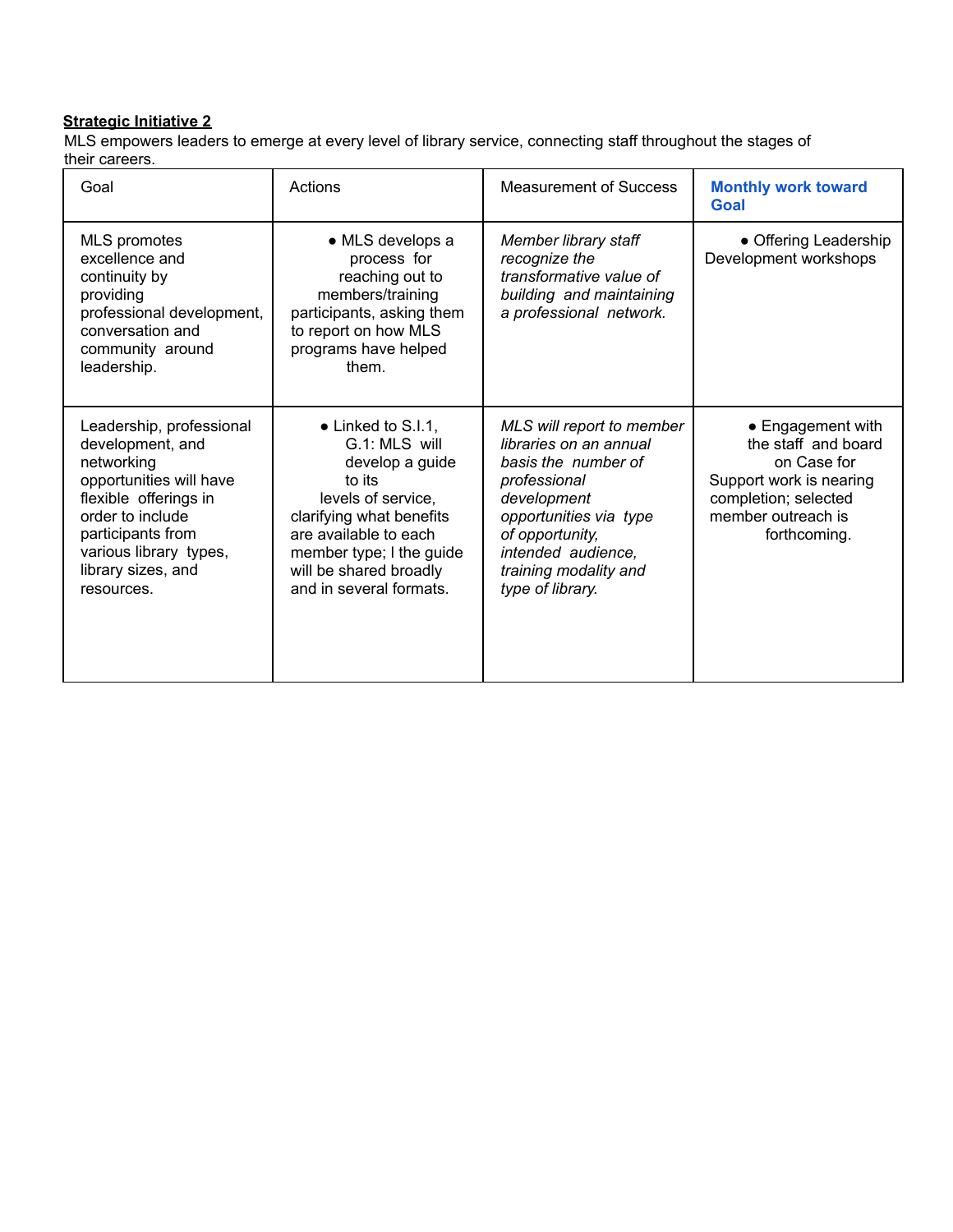

### **Strategic Initiative 3**

MLS will take the lead in facilitating important conversations, and support member-facing initiatives focused on DEI: diversity, equity, inclusion, accessibility, and social justice work.

| Goal                                                                                                                                                                                                     | Actions                                                                                                                                                                                                                                           | <b>Measurement of Success</b>                                                                                                                                        | <b>Monthly work toward</b><br>Goal                                                                                                         |
|----------------------------------------------------------------------------------------------------------------------------------------------------------------------------------------------------------|---------------------------------------------------------------------------------------------------------------------------------------------------------------------------------------------------------------------------------------------------|----------------------------------------------------------------------------------------------------------------------------------------------------------------------|--------------------------------------------------------------------------------------------------------------------------------------------|
| MLS will integrate the<br>core values of diversity,<br>equity, inclusion,<br>accessibility, and social<br>justice into its policies,<br>practices,<br>procedures, and<br>programs.                       | • In collaboration with<br>partner organizations,<br>MLS will explore hiring a<br>coordinator/consultant to<br>support the membership<br>in this work.<br>• MLS will work to align<br>internal policies and<br>procedures to the tenets<br>of DEL | MLS will demonstrate<br>both<br><i>increased resource</i><br>allocation as well as<br>substantive, visible<br>progress in representation<br>throughout MLS services. |                                                                                                                                            |
| Following the lead of<br>trusted experts, MLS will<br>build awareness in using<br>the DEI tenets with<br>member library staff to<br>identify and eliminate<br>barriers to inclusive<br>library services. | $\bullet$ In partnership with<br>member libraries,<br>research and tailor a DEI<br>evaluation framework for<br>member libraries.                                                                                                                  | Member library staff are<br>confident in using the<br>core values of DEI with<br>their communities.                                                                  | • Offering DEI<br>workshops •<br>Exploring the<br>possibility of offering<br>another round of<br>DEI workshops after the<br>Fall CE season |

#### **Additional monthly notes:**

- July begins a new fiscal year for MLS staff, and we've worked with each member of our team to ensure that specific tasks in this plan will be addressed. We will provide details as they occur. Projects include creating and piloting a partnership evaluation process, an in person leadership learning opportunity, and work toward providing members with the resources they need to create a DEI evaluation framework.
- Both MLS offices are open (only to staff and deliveries) and minimally staffed. Starting the week of Sept 6, all staff have been directed to plan their work schedules to mirror pre-pandemic schedules and should include in office, at home, and in library days (as appropriate).



Member Updates: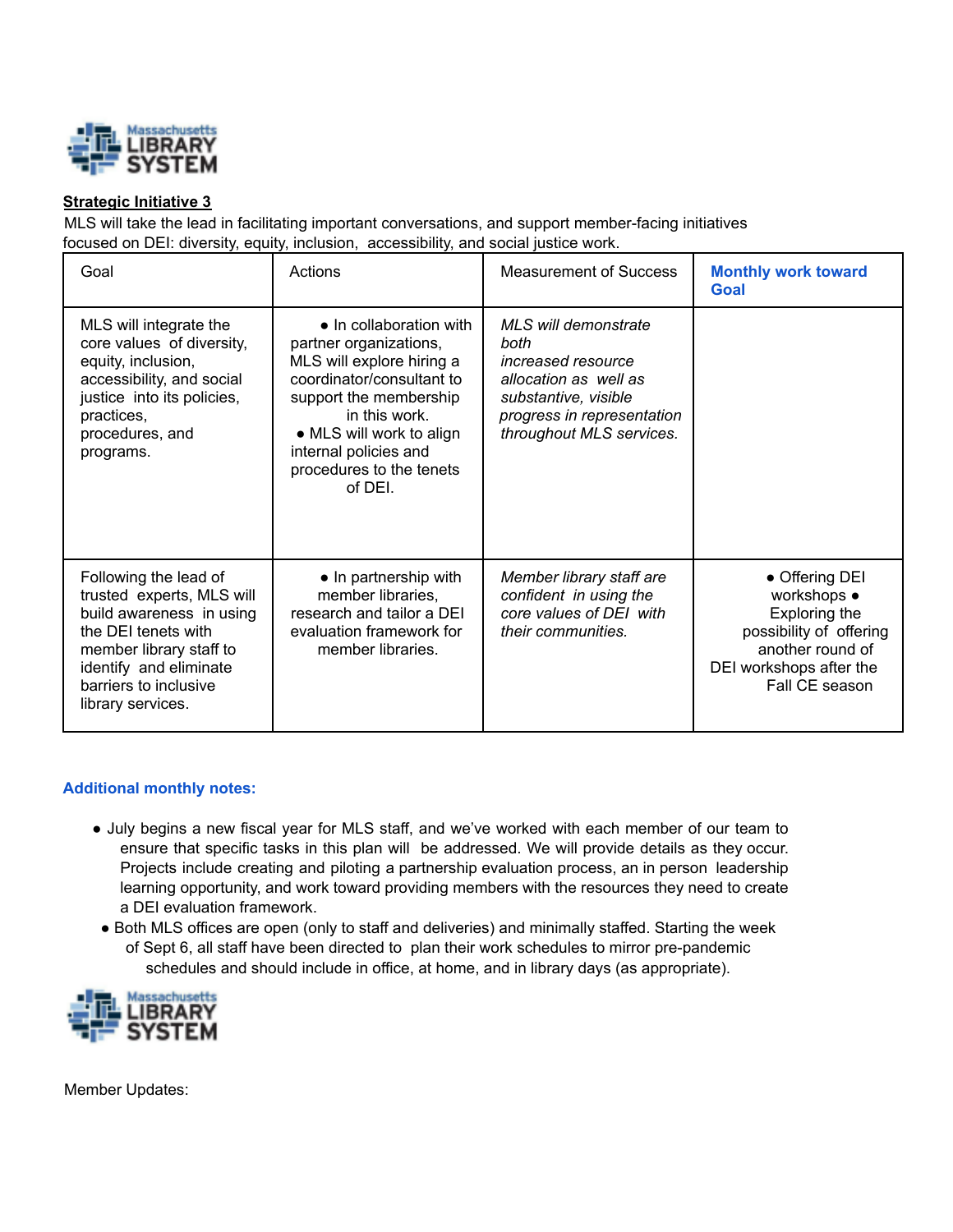# New Librarians/members<br>Monthly Update - June 2021

| <b>Librarian Name</b>                                         |                                | Library                                                                                 | Town/City | Email                             |
|---------------------------------------------------------------|--------------------------------|-----------------------------------------------------------------------------------------|-----------|-----------------------------------|
| <b>Lilly Sundell-Thomas</b>                                   | Ipswich Public Library         |                                                                                         | Ipswich   | Isthomas@ipswichlibrary.org       |
| Mollie Surprenant                                             | Nashoba Brooks School          |                                                                                         | Concord   | msurprenant@nashobabrooks.or      |
| Mike Slawson                                                  | Plympton Public Library        |                                                                                         | Plympton  | mslawson@sailsinc.org             |
| <b>Jennifer Harris</b>                                        | <b>Kingston Public Library</b> |                                                                                         | Kingston  | jharris@kingstonpubliclibrary.org |
| <b>Irja Finn</b>                                              | Jonathan Bourne Public Library |                                                                                         | Bourne    | finn@bournelibrary.org            |
|                                                               |                                |                                                                                         |           |                                   |
|                                                               |                                |                                                                                         |           |                                   |
|                                                               |                                |                                                                                         |           |                                   |
|                                                               |                                |                                                                                         |           |                                   |
|                                                               |                                |                                                                                         |           |                                   |
|                                                               |                                |                                                                                         |           |                                   |
|                                                               |                                |                                                                                         |           |                                   |
|                                                               |                                |                                                                                         |           |                                   |
|                                                               |                                |                                                                                         |           |                                   |
|                                                               |                                |                                                                                         |           |                                   |
|                                                               |                                |                                                                                         |           |                                   |
|                                                               |                                |                                                                                         |           |                                   |
|                                                               |                                |                                                                                         |           |                                   |
| This color print = Interim/acting Director - public libraries |                                |                                                                                         |           |                                   |
|                                                               |                                | This color print = new library director but not new to the director world               |           |                                   |
| This color print $=$ new members                              |                                |                                                                                         |           |                                   |
| This color print = new librarians/Director                    |                                |                                                                                         |           |                                   |
| This color print = returning schools                          |                                |                                                                                         |           |                                   |
|                                                               |                                | This color print = returning school but not a new librarian (new color code this month) |           |                                   |